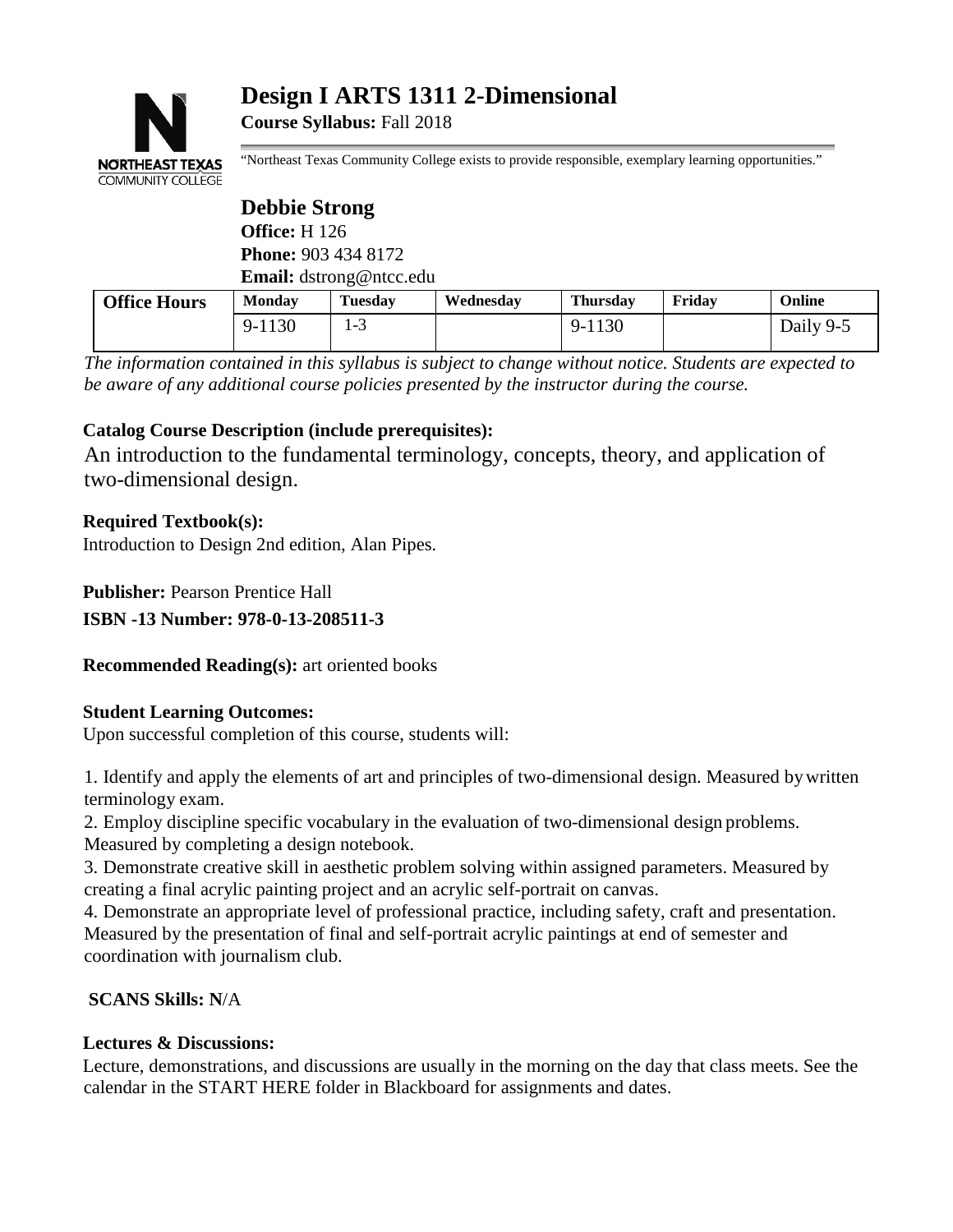**Evaluation/Grading Policy:** Your projects will be graded using the rubrics in the START HERE folder in Blackboard. The rubric results and traits such as timeliness, neatness, creativity, and attendance combine for a final grade in Design I. You will receive a midterm grade posted in Blackboard.

#### **Tests/Exams:**

See calendar in the START HERE folder in Blackboard for terminology exam date.

## **Assignments:**

- design notebook with all exercises completed, graded by rubric
- self- portrait on canvas, graded by rubric; and
- final project on canvas, graded by rubric

## **Other Course Requirements:**

See supply list at the end of the syllabus. You must have these supplies when you come to the second class.

## **Student Responsibilities/Expectations:**

More than two absences are detrimental to your final grade, and more than four absences will result in a drop from the course or a failing grade. You must be punctual and attend class regularly. Wear comfortable clothing and shoes that are appropriate to working with equipment and supplies in the art lab. Floors may be wet and slippery.

## **NTCC Academic Honesty Statement:**

"Students are expected to complete course work in an honest manner, using their intellects and resources designated as allowable by the course instructor. Students are responsible for addressing questions about allowable resources with the course instructor. NTCC upholds the highest standards of academic integrity. This course will follow the NTCC Academic Honesty policy stated in the Student Handbook."

### **Academic Ethics**

The college expects all students to engage in academic pursuits in a manner that is beyond reproach. Students are expected to maintain complete honesty and integrity in their academic pursuit. Academic dishonesty such as cheating, plagiarism, and collusion is unacceptable and may result in disciplinary action. Refer to the student handbook for more information on this subject.

# **ADA Statement:**

It is the policy of NTCC to provide reasonable accommodations for qualified individuals who are students with disabilities. This College will adhere to all applicable federal, state, and local laws, regulations, and guidelines with respect to providing reasonable accommodations as required to afford equal educational opportunity. It is the student's responsibility to request accommodations. An appointment can be made with Katherine Belew, Academic Advisor/Coordinator of Special Populations located in the College Connection. She can be reached at 903-434-8218. For more information and to obtain a copy of the Request for Accommodations, please refer to the [NTCC](http://www.ntcc.edu/index.php?module=Pagesetter&func=viewpub&tid=111&pid=1)  [website -](http://www.ntcc.edu/index.php?module=Pagesetter&func=viewpub&tid=111&pid=1) Special [Populations.](http://www.ntcc.edu/index.php?module=Pagesetter&func=viewpub&tid=111&pid=1)

# **Family Educational Rights and Privacy Act** (**FERPA**):

The Family Educational Rights and Privacy Act (FERPA) is a federal law that protects the privacy of student education records. The law applies to all schools that receive funds under an applicable program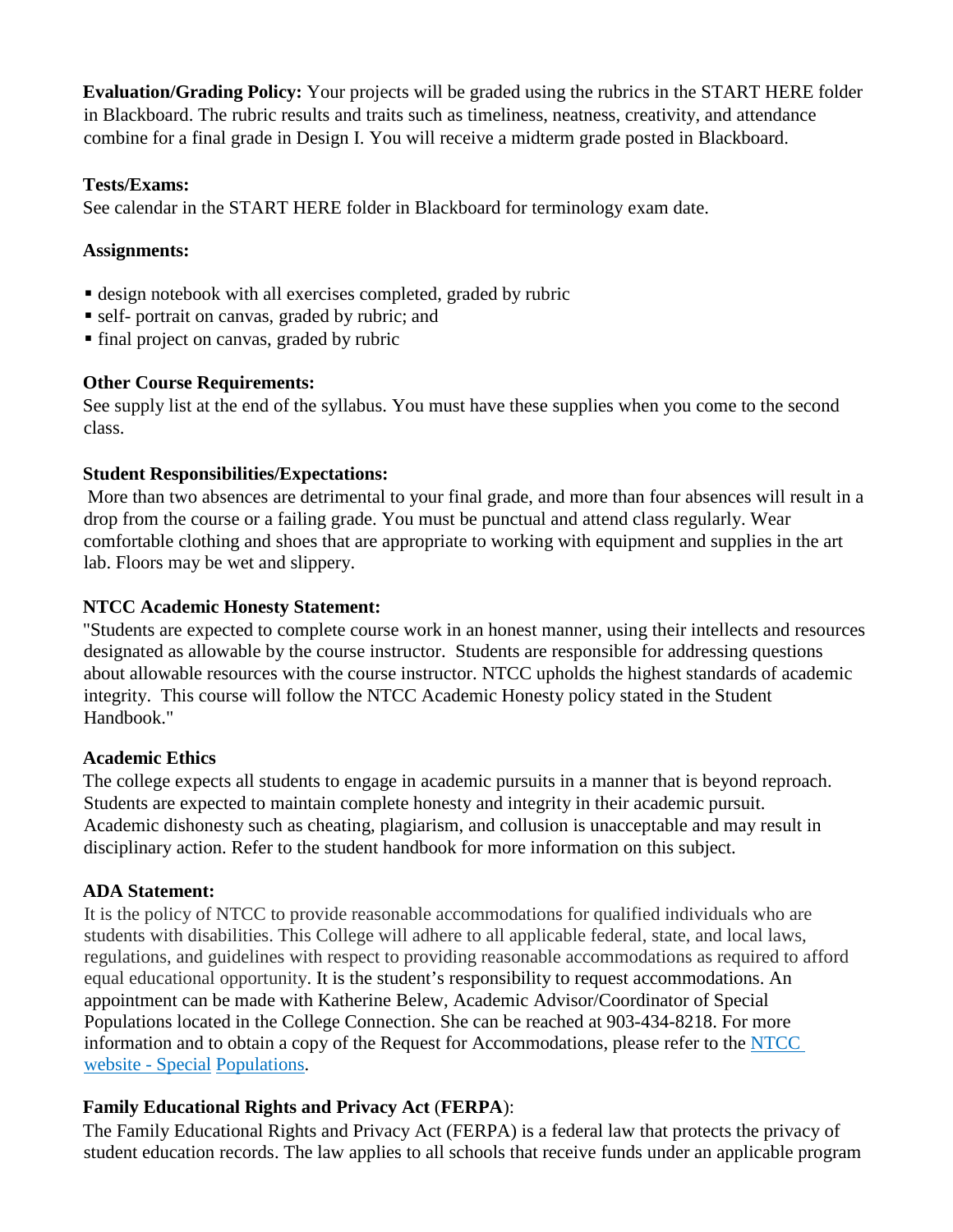of the U.S. Department of Education. FERPA gives parents certain rights with respect to their children's educational records. These rights transfer to the student when he or she attends a school beyond the high school level. Students to whom the rights have transferred are considered "eligible students." In essence, a parent has no legal right to obtain information concerning the child's college records without the written consent of the student. In compliance with FERPA, information classified as "directory information" may be released to the general public without the written consent of the student unless the student makes a request in writing. Directory information is defined as: the student's name, permanent address and/or local address, telephone listing, dates of attendance, most recent previous education institution attended, other information including major, field of study, degrees, awards received, and participation in officially recognized activities/sports.

### **Other Course Policies:**

- Turn volume off on cell phones when in the classroom. Step outside if you must talk on the phone.
- If you use a classroom tool, clean it, and return it to the correct storage area.
- If you make a mess, clean it up.
- Clean your work area before leaving class